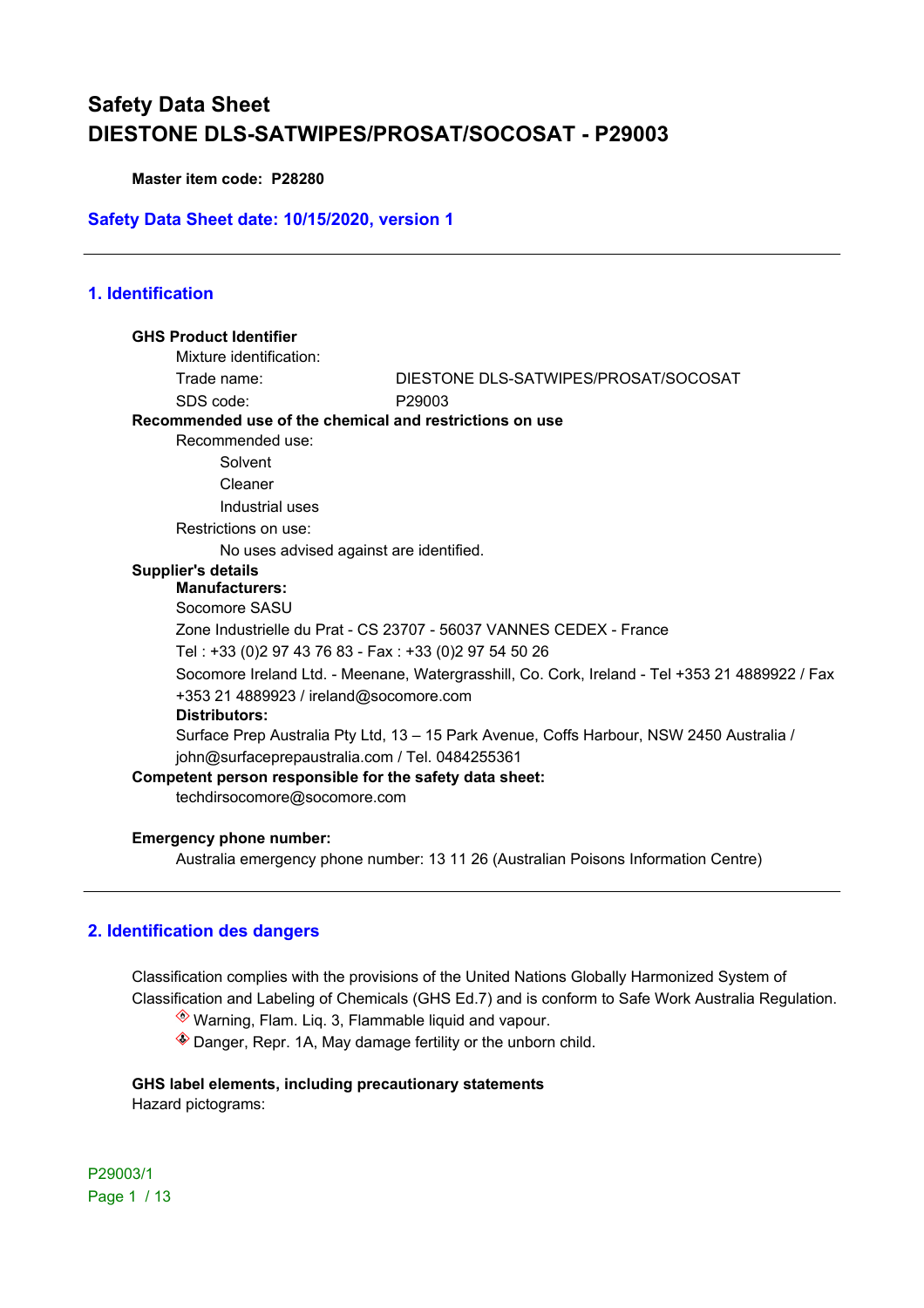

Danger Hazard statements: H226 Flammable liquid and vapour. H360 May damage fertility or the unborn child. Precautionary statements: P201 Obtain special instructions before use. P202 Do not handle until all safety precautions have been read and understood. P210 Keep away from heat, hot surfaces, sparks, open flames and other ignition sources. No smoking. P233 Keep container tightly closed.

P240 Ground and bond container and receiving equipment.

P241 Use explosion-proof [electrical/ventilating/lighting/...] equipment.

P242 Use non-sparking tools.

P243 Take action to prevent static discharges.

P280 Wear protective gloves/protective clothing/eye protection/face protection/hearing protection/...

P303+P361+P353 IF ON SKIN (or hair): Take off immediately all contaminated clothing. Rinse skin with water [or shower].

P308+P313 IF exposed or concerned: Get medical advice/attention.

P370+P378 In case of fire: Use ... to extinguish.

P403+P235 Store in a well-ventilated place. Keep cool.

P405 Store locked up.

P501 Dispose of contents/container in accordance with applicable regulations.

Special Provisions:

None

### **Other hazards which do not result in a classification**

No other hazards

### **3. Composition/information on ingredients**

#### **Substances**

N.A.

### **Mixtures**

Hazardous components within the meaning of GHS and related classification:

| Qty                               | <b>Name</b>                                   | Ident. Number                   |          | <b>Classification</b>                                                              |
|-----------------------------------|-----------------------------------------------|---------------------------------|----------|------------------------------------------------------------------------------------|
| $\vert$ >= 30% - $\vert$<br>< 60% | 1-methoxy-2-propanol;<br>monopropylene glycol | $\vert \vert$ index<br>∣number: |          | 603-064-00-3 $\circ$ 2.6/3 Flam. Liq. 3 H226<br>$\frac{1}{2}$ 3.7/1A Repr. 1A H360 |
|                                   | methyl ether                                  | CAS:                            | 107-98-2 |                                                                                    |

P29003/1 Page 2 / 13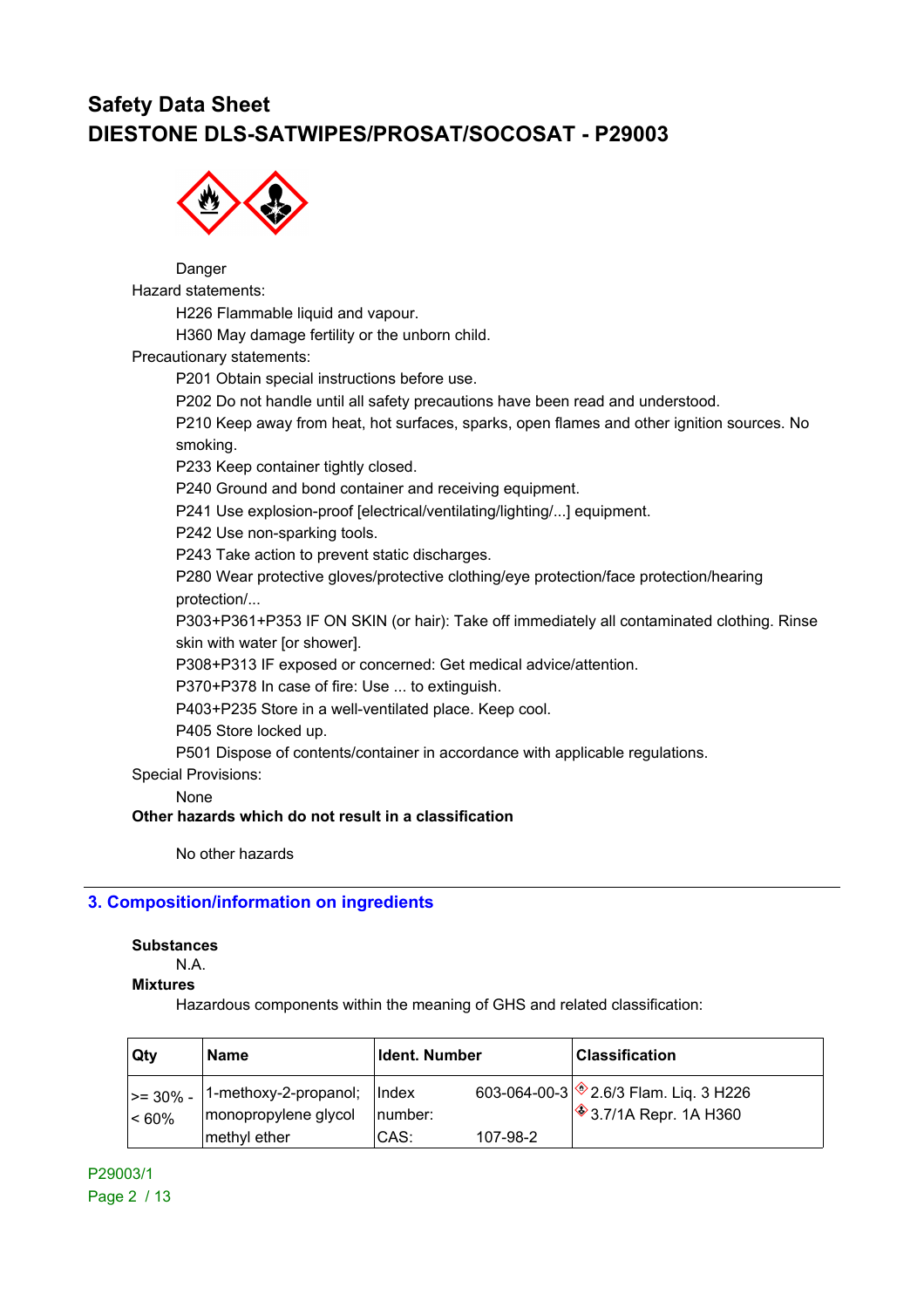|                           |                                                                                        | EC:<br>REACH No.: 01-                             | 203-539-1<br>2119457435<br>-35               |                                                                                                                |
|---------------------------|----------------------------------------------------------------------------------------|---------------------------------------------------|----------------------------------------------|----------------------------------------------------------------------------------------------------------------|
| $>= 10\%$ -<br>$< 12.5\%$ | 2-methoxy-1-<br>methylethyl acetate                                                    | Index<br>number:<br>CAS:<br>EC:<br>REACH No.: 01- | 108-65-6<br>203-603-9<br>2119475791<br>$-29$ | 607-195-00-7 3.6/3 Flam. Liq. 3 H226<br><b><sup>◈</sup>3.7/1A Repr. 1A H360</b><br>4.1/A3 Aquatic Acute 3 H402 |
| $>= 5\%$ -<br>$< 7\%$     | HYDROCARBONS,<br>C9-C11, N-ALKANES,<br>ISOALKANES,<br>CYCLICS, <2%<br><b>AROMATICS</b> | EC:<br>REACH No.: 01-                             | 919-857-5<br>2119463258<br>-33               | $*$ 2.6/3 Flam. Liq. 3 H226<br><b>♦ 3.10/1 Asp. Tox. 1 H304</b><br>$\sqrt[4]{3.8/3}$ STOT SE 3 H336            |

### **4. First-aid measures**

### **Description of necessary first-aid measures**

In case of skin contact:

Wash with plenty of water and soap.

Remove contaminated clothing immediately and dispose of safely.

In case of eyes contact:

In case of contact with eyes, rinse immediately with plenty of water and seek medical advice. In case of Ingestion:

Do not induce vomiting. Obtain a medical examination.

In case of Inhalation:

Remove casualty to fresh air and keep warm and at rest.

### **Most important symptoms/effects, acute and delayed**

None

**Indication of immediate medical attention and special treatment needed, if necessary**

In case of accident or unwellness, seek medical advice immediately (show directions for use or safety data sheet if possible).

Treatment:

No particular treatment.

### **5. Fire-fighting measures**

**Suitable extinguishing media** In case of fire: Use ... to extinguish. **Unsuitable extinguishing media** None in particular.

P29003/1 Page 3 / 13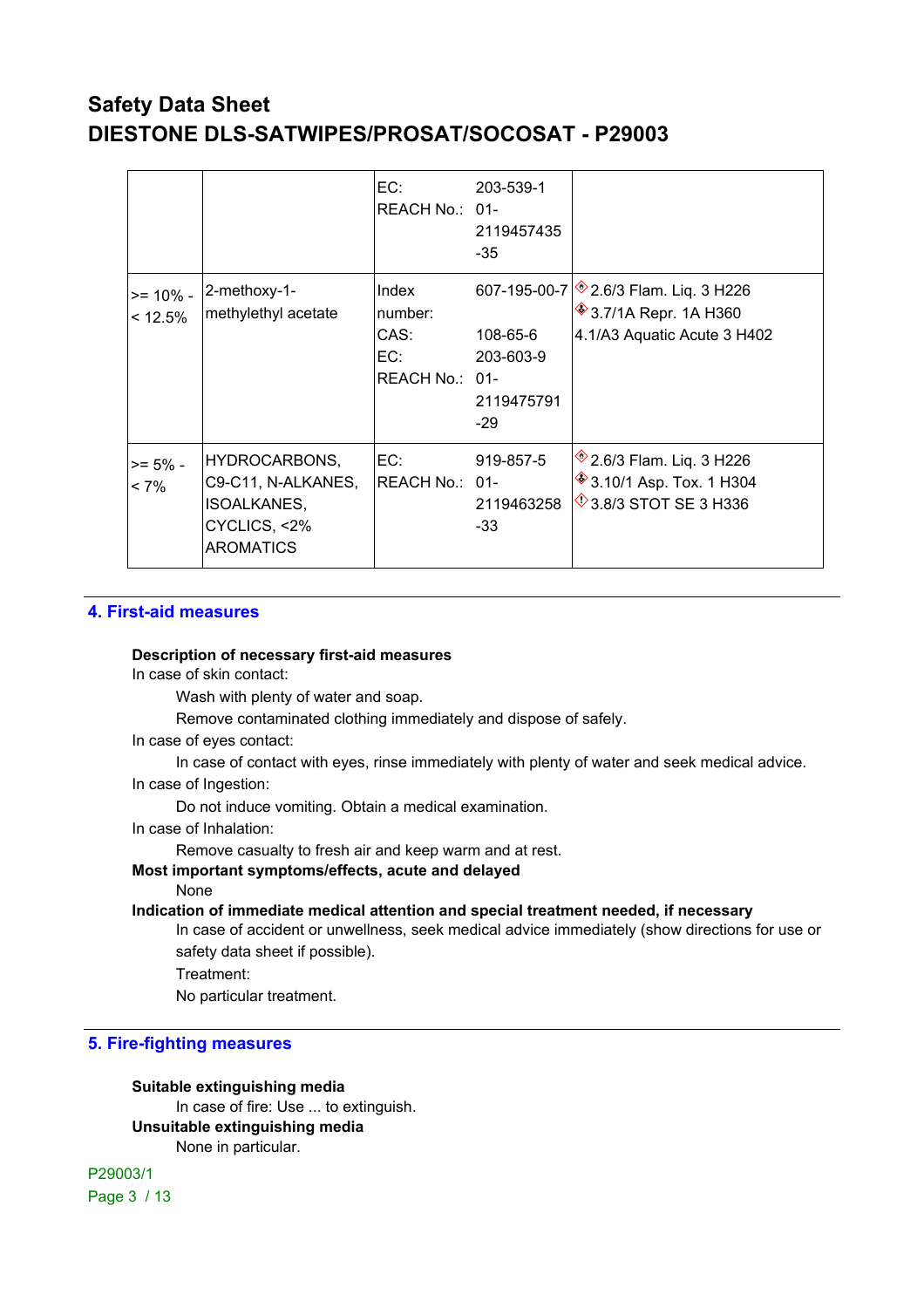#### **Special hazards arising from the chemical**

Do not inhale explosion and combustion gases.

Burning produces heavy smoke.

**Hazardous combustion products:**

None

Explosive properties: N.A.

Oxidizing properties: N.A.

**Special protective actions for fire-fighters**

Use suitable breathing apparatus .

Collect contaminated fire extinguishing water separately. This must not be discharged into drains. Move undamaged containers from immediate hazard area if it can be done safely.

## **6. Accidental release measures**

#### **Personal precautions, protective equipment and emergency procedures**

Wear personal protection equipment.

Remove all sources of ignition.

Remove persons to safety.

See protective measures under point 7 and 8.

### **Environmental precautions**

Do not allow to enter into soil/subsoil. Do not allow to enter into surface water or drains.

Retain contaminated washing water and dispose it.

In case of gas escape or of entry into waterways, soil or drains, inform the responsible authorities. Suitable material for taking up: absorbing material, organic, sand

### **Methods and material for containment and cleaning up**

Wash with plenty of water.

### **7. Handling and storage**

### **Precautions for safe handling**

Avoid contact with skin and eyes, inhalation of vapours and mists.

Exercise the greatest care when handling or opening the container.

Don't use empty container before they have been cleaned.

Before making transfer operations, assure that there aren't any incompatible material residuals in the containers.

See also section 8 for recommended protective equipment.

Advice on general occupational hygiene:

Contamined clothing should be changed before entering eating areas.

Do not eat or drink while working.

### **Conditions for safe storage, including any incompatibilities**

Store under the same conditions as a combustible solid product.

Avoid vapor emissions.

Always keep in a well ventilated place.

Store at ambient temperatures. Keep away from unguarded flame and heat sources. Avoid direct exposure to sunlight.

Keep away from unguarded flame, sparks, and heat sources. Avoid direct exposure to sunlight.

P29003/1 Page 4 / 13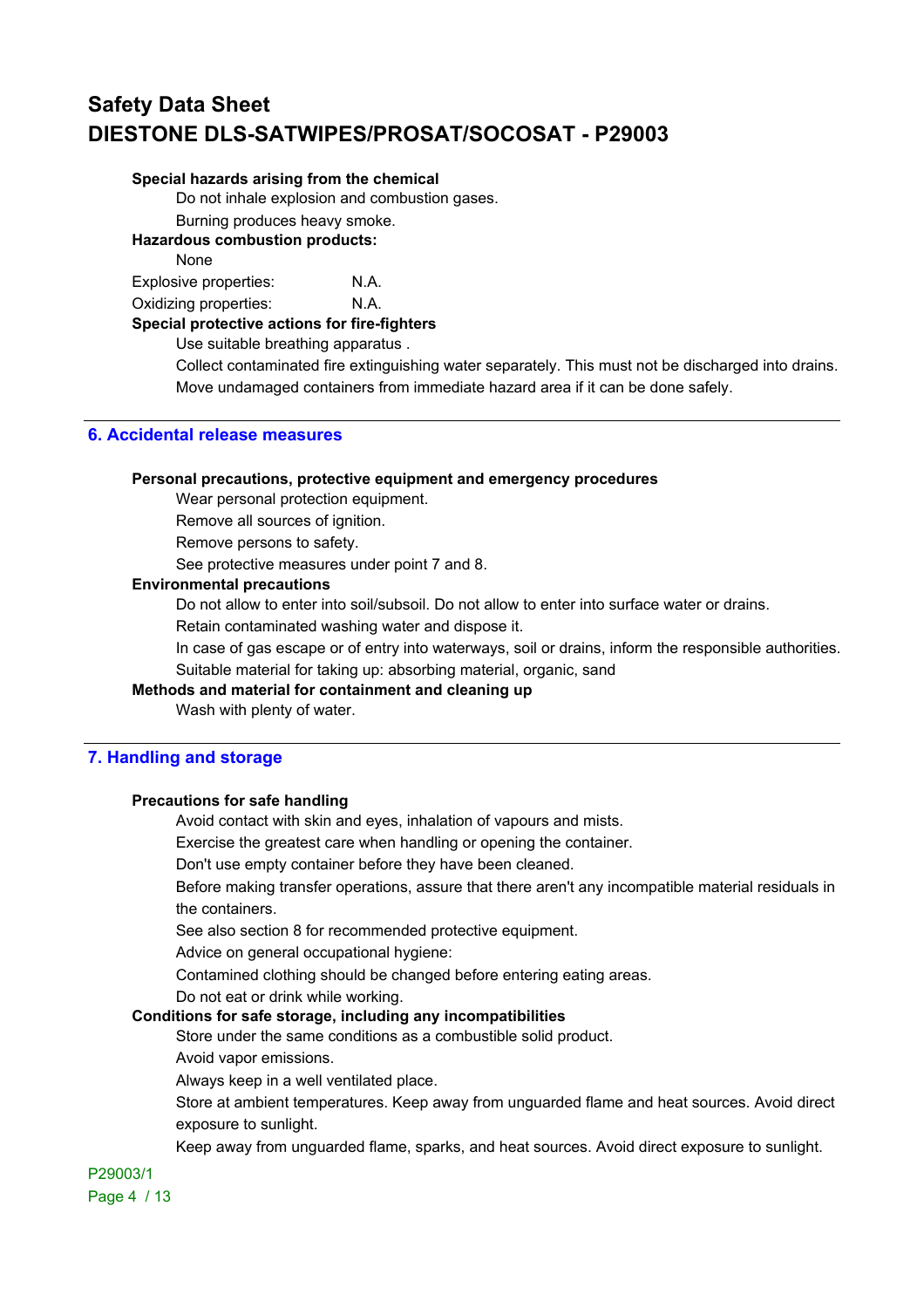Avoid accumulating electrostatic charge. Keep away from food, drink and feed. Incompatible materials: None in particular. Instructions as regards storage premises: Cool and adequately ventilated. Safety electric system.

### **8. Exposure controls/personal protection**

#### **Control parameters**

1-methoxy-2-propanol; monopropylene glycol methyl ether - CAS: 107-98-2

- OEL Type: National - TWA(8h): 188 mg/m3, 50 ppm - STEL: 375 mg/m3, 100 ppm -

Notes: France VLEC - INRS TMP N?84

- OEL Type: National - TWA: 370 mg/m3, 100 ppm - Notes: Germany

- OEL Type: National - TWA: 180 mg/m3 - STEL: 360 mg/m3 - Notes: Poland

 - OEL Type: EU - TWA(8h): 375 mg/m3, 100 ppm - STEL: 563 mg/m3, 150 ppm - Notes: **Skin** 

- OEL Type: ACGIH - TWA(8h): 50 ppm - STEL: 100 ppm - Notes: A4 - Eye and URT irr

 - OEL Type: National - TWA: 187 mg/m3, 50 ppm - STEL(Mow): 187 mg/m3, 50 ppm - Notes: Osterreich

 - OEL Type: National - TWA(8h): 375 mg/m3, 100 ppm - STEL(15'): 560 mg/m3, 150 ppm - Notes: United Kingdom - Skin

2-methoxy-1-methylethyl acetate - CAS: 108-65-6

- OEL Type: ACGIH - TWA(8h): 150 ppm - STEL: 100 ppm

 - OEL Type: National - TWA(8h): 275 mg/m3, 50 ppm - STEL: 550 mg/m3, 100 ppm - Notes: France VLEC

- OEL Type: National - TWA(8h): 270 mg/m3, 50 ppm - Notes: GERMANY

 - OEL Type: National - TWA(8h): 274 mg/m3, 50 ppm - STEL: 548 mg/m3, 100 ppm - Notes: UK (WELs)

- OEL Type: National - TWA: 260 mg/m3 - STEL: 520 mg/m3 - Notes: POLAND

 - OEL Type: EU - TWA(8h): 275 mg/m3, 50 ppm - STEL: 550 mg/m3, 100 ppm - Notes: Skin

- OEL Type: AIHA

- TWA: 50 ppm

 - OEL Type: National - TWA: 275 mg/m3, 50 ppm - STEL(5 min (Mow)): 550 mg/m3, 100 ppm - Notes: Osterreich

HYDROCARBONS, C9-C11, N-ALKANES, ISOALKANES, CYCLICS, <2% AROMATICS

- OEL Type: National - TWA: 1200 mg/m3, 197 ppm - Notes: ExxonMobil

### **DNEL Exposure Limit Values**

1-methoxy-2-propanol; monopropylene glycol methyl ether - CAS: 107-98-2

Worker Industry: 369 mg/m3 - Consumer: 43.9 mg/m3 - Exposure: Human Inhalation - Frequency: Long Term, systemic effects

Worker Industry: 50.6 mg/kg b.w./day - Consumer: 18.1 mg/kg b.w./day - Exposure: Human Dermal - Frequency: Long Term, systemic effects

P29003/1 Page 5 / 13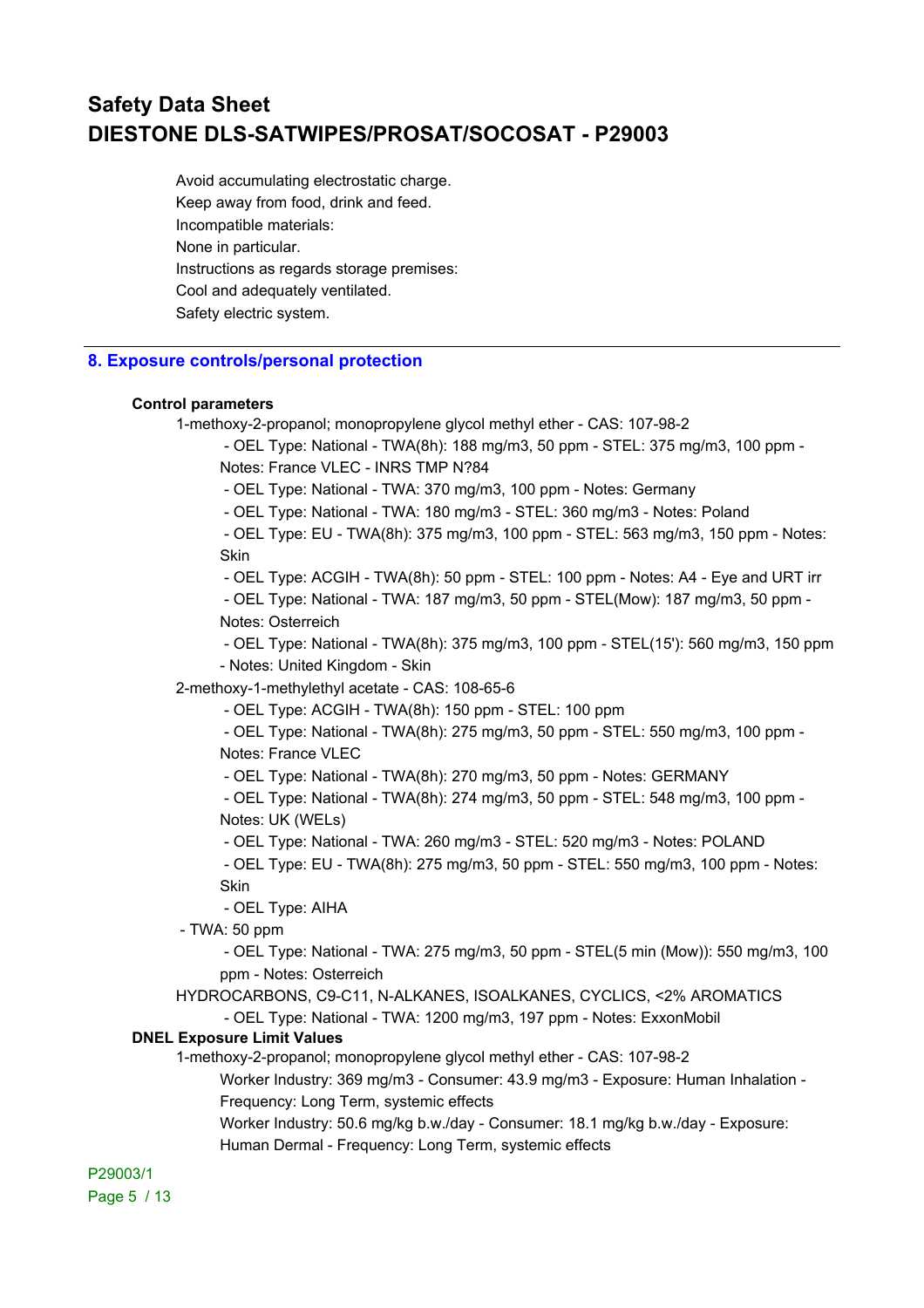| Consumer: 3.3 mg/kg b.w./day - Exposure: Human Oral - Frequency: Long Term, systemic                |
|-----------------------------------------------------------------------------------------------------|
| effects                                                                                             |
| Worker Industry: 553.5 mg/m3 - Exposure: Human Inhalation - Frequency: Short Term                   |
| (acute)                                                                                             |
| 2-methoxy-1-methylethyl acetate - CAS: 108-65-6                                                     |
| Worker Industry: 796 mg/kg b.w./day - Consumer: 320 mg/kg b.w./day - Exposure: Human                |
| Dermal - Frequency: Long Term, systemic effects                                                     |
| Worker Industry: 275 mg/m3 - Consumer: 33 mg/m3 - Exposure: Human Inhalation -                      |
| Frequency: Long Term, systemic effects                                                              |
| Consumer: 36 mg/kg b.w./day - Exposure: Human Oral - Frequency: Long Term, systemic                 |
| effects                                                                                             |
| Worker Industry: 550 mg/m3 - Consumer: 33 mg/m3 - Exposure: Human Inhalation -                      |
| Frequency: Long Term, local effects                                                                 |
| HYDROCARBONS, C9-C11, N-ALKANES, ISOALKANES, CYCLICS, <2% AROMATICS                                 |
| Worker Industry: 208 mg/kg b.w./day - Consumer: 125 mg/kg b.w./day - Exposure: Human                |
| Dermal - Frequency: Long Term, systemic effects                                                     |
| Worker Industry: 871 mg/m3 - Consumer: 185 mg/kg b.w./day - Exposure: Human                         |
| Inhalation - Frequency: Long Term, systemic effects                                                 |
| Consumer: 125 mg/kg b.w./day - Exposure: Human Oral - Frequency: Long Term,                         |
| systemic effects                                                                                    |
| <b>PNEC Exposure Limit Values</b>                                                                   |
| 1-methoxy-2-propanol; monopropylene glycol methyl ether - CAS: 107-98-2                             |
| Target: Fresh Water - Value: 10 mg/l                                                                |
| Target: Freshwater sediments - Value: 41.6 mg/kg                                                    |
| Target: Marine water sediments - Value: 4.17 mg/kg                                                  |
| Target: Soil (agricultural) - Value: 2.47 mg/kg                                                     |
| Target: Microorganisms in sewage treatments - Value: 100 mg/l                                       |
| Target: Marine water - Value: 1 mg/l                                                                |
| Target: Water (intermittent discharge) - Value: 100 mg/l                                            |
| 2-methoxy-1-methylethyl acetate - CAS: 108-65-6                                                     |
| Target: Fresh Water - Value: 0.635 mg/l                                                             |
| Target: Marine water - Value: 0.0635 mg/l                                                           |
| Target: Microorganisms in sewage treatments - Value: 100 mg/l                                       |
| Target: Freshwater sediments - Value: 3.29 mg/kg dw                                                 |
| Target: Marine water sediments - Value: 0.329 mg/kg dw                                              |
| Target: Soil - Value: 0.29 mg/kg                                                                    |
| Target: PNEC intermittent - Value: 6.35 mg/l                                                        |
| <b>Appropriate engineering controls:</b>                                                            |
| None                                                                                                |
| Individual protection measures, such as personal protective equipment (PPE)<br>Eye protection:      |
| Safety goggles (EN 166)                                                                             |
| <b>Protection for skin:</b>                                                                         |
| Use clothing that provides comprehensive protection to the skin, e.g. cotton, rubber, PVC or viton. |
| <b>Protection for hands:</b>                                                                        |
| Suitable gloves type: NF EN374                                                                      |
| P29003/1                                                                                            |

Page 6 / 13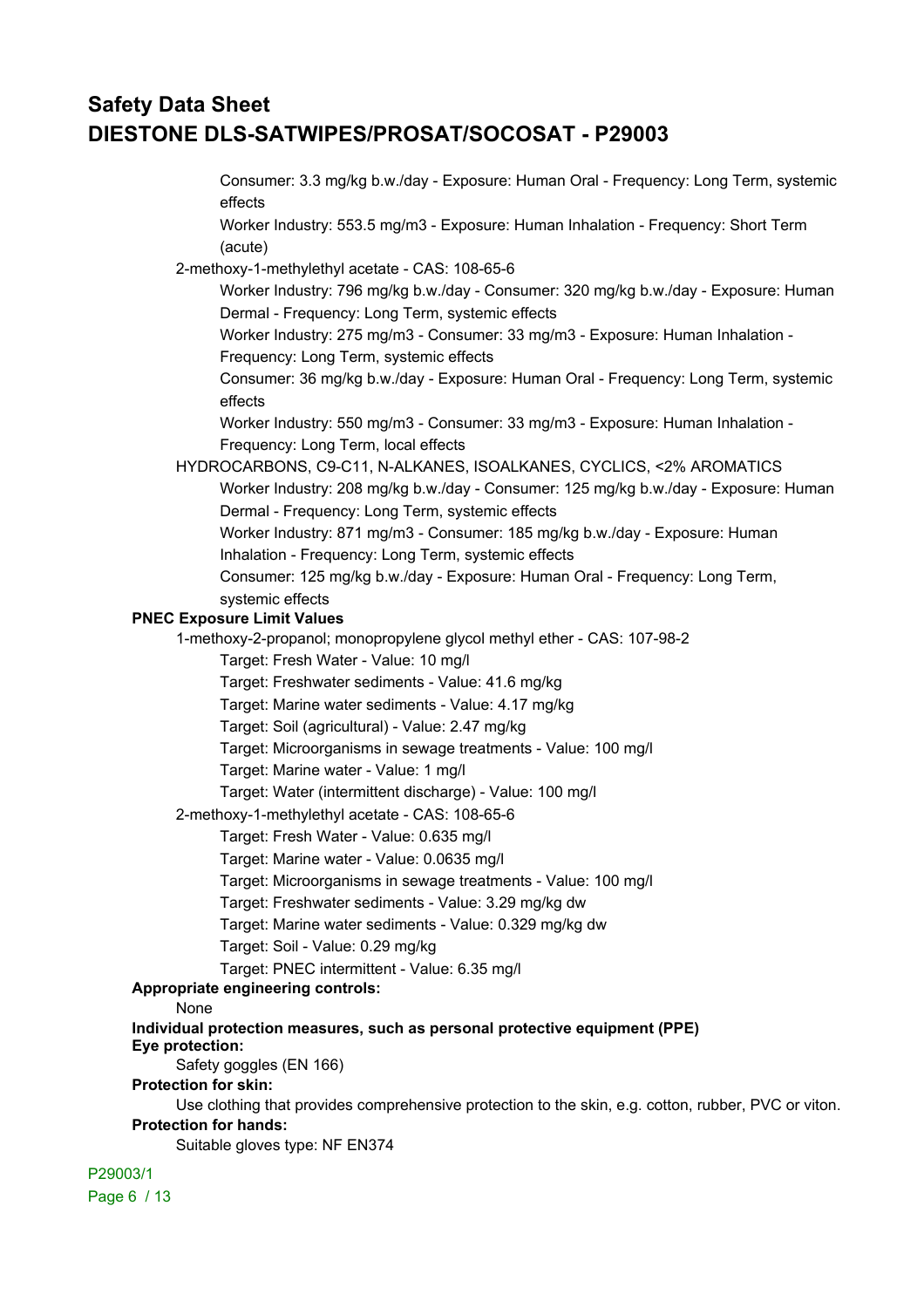Butyl caoutchouc (butyl rubber).

## **Respiratory protection:**

Use adequate protective respiratory equipment. Filtering Half-face mask (NF EN 149), class FFP1 Mask with filter "A1" , brown colour (NF EN14387) **Thermal Hazards:** None

## **9. Physical and chemical properties**

| <b>Properties</b>                                | <b>Value</b>                                                        | Method: | <b>Notes</b> |
|--------------------------------------------------|---------------------------------------------------------------------|---------|--------------|
| Appearance and colour:                           | Liquid coated<br>on wipes                                           | --      | --           |
| Odour:                                           | N.A.                                                                | --      | --           |
| pH:                                              | N.A.                                                                | --      | --           |
| Kinematic viscosity                              | N.A.                                                                | --      | --           |
| Melting point / freezing<br>point:               | Not Relevant                                                        | --      |              |
| Initial boiling point and<br>boiling range:      | 117 ?C                                                              | --      | --           |
| Flammability                                     | The product<br>is classified:<br>Flammable<br>liquid and<br>vapour. | --      |              |
| Flash point (?C):                                | $> 21$ ?C - <=<br>55 ?C                                             | --      | --           |
| Upper/lower flammability<br>or explosive limits: | N.A.                                                                | --      | --           |
| Vapour pressure:                                 | 6,8 mmHg<br>(20?C)                                                  | --      | --           |
| Vapour density:                                  | 3.4                                                                 | --      | --           |
| Relative density:                                | < 1                                                                 | --      | --           |

P29003/1 Page 7 / 13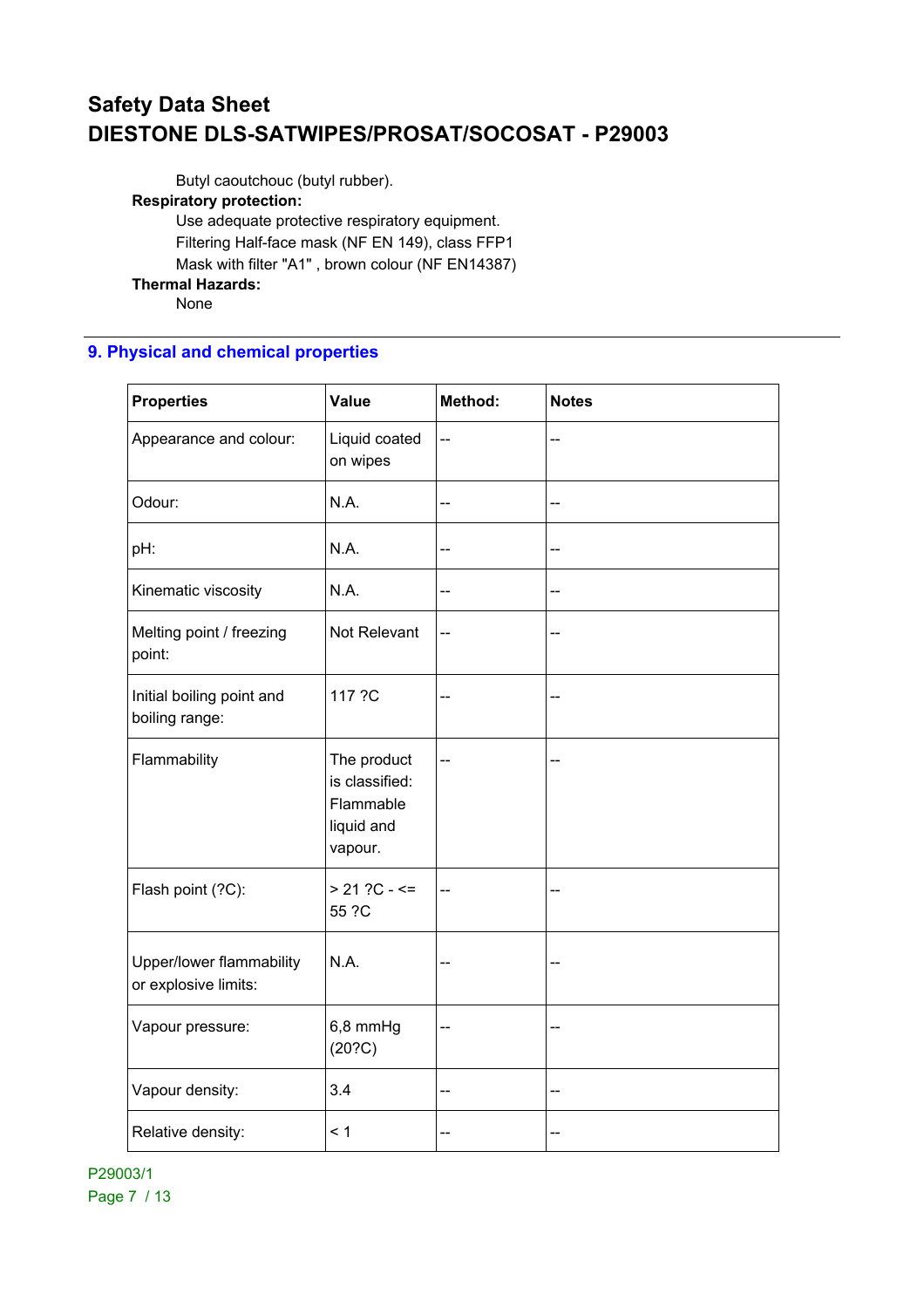| Solubility in water:                         | N.A.  | -- | -- |
|----------------------------------------------|-------|----|----|
| Solubility in oil:                           | N.A.  | -- | -- |
| Partition coefficient (n-<br>octanol/water): | N.A.  | -- | -- |
| Auto-ignition temperature:                   | 276?C | -- | -- |
| Decomposition<br>temperature:                | N.A.  | -- | -- |
| Particle characteristics:                    |       |    |    |
| Particle size<br>(average and range)         | N.A.  | -- | -- |

### **10. Stability Toxicological information**

#### **Reactivity**

It may generate dangerous reactions (See subsections below) **Chemical stability** It may generate dangerous reactions (See subsections below) **Possibility of hazardous reactions** None **Conditions to avoid** Avoid accumulating electrostatic charge. **Incompatible materials** Avoid contact with combustible materials. The product could catch fire. **Hazardous decomposition products** None.

### **11. Toxicological information**

| Information on toxicological effects<br>Toxicological information of the product: |
|-----------------------------------------------------------------------------------|
| N.A.                                                                              |
| Toxicological information of the main substances found in the product:            |
| 1-methoxy-2-propanol; monopropylene glycol methyl ether - CAS: 107-98-2           |
| Acute toxicity:                                                                   |
| Test: LD50 - Route: Oral - Species: Rat > 2000 mg/kg                              |
| Test: LD50 - Route: Skin - Species: Rabbit > 2000 mg/kg                           |
| Test: LC50 - Route: Inhalation - Species: Rat > 5 mg/l - Duration: 4h             |
| 2-methoxy-1-methylethyl acetate - CAS: 108-65-6                                   |
| Acute toxicity:                                                                   |

P29003/1 Page 8 / 13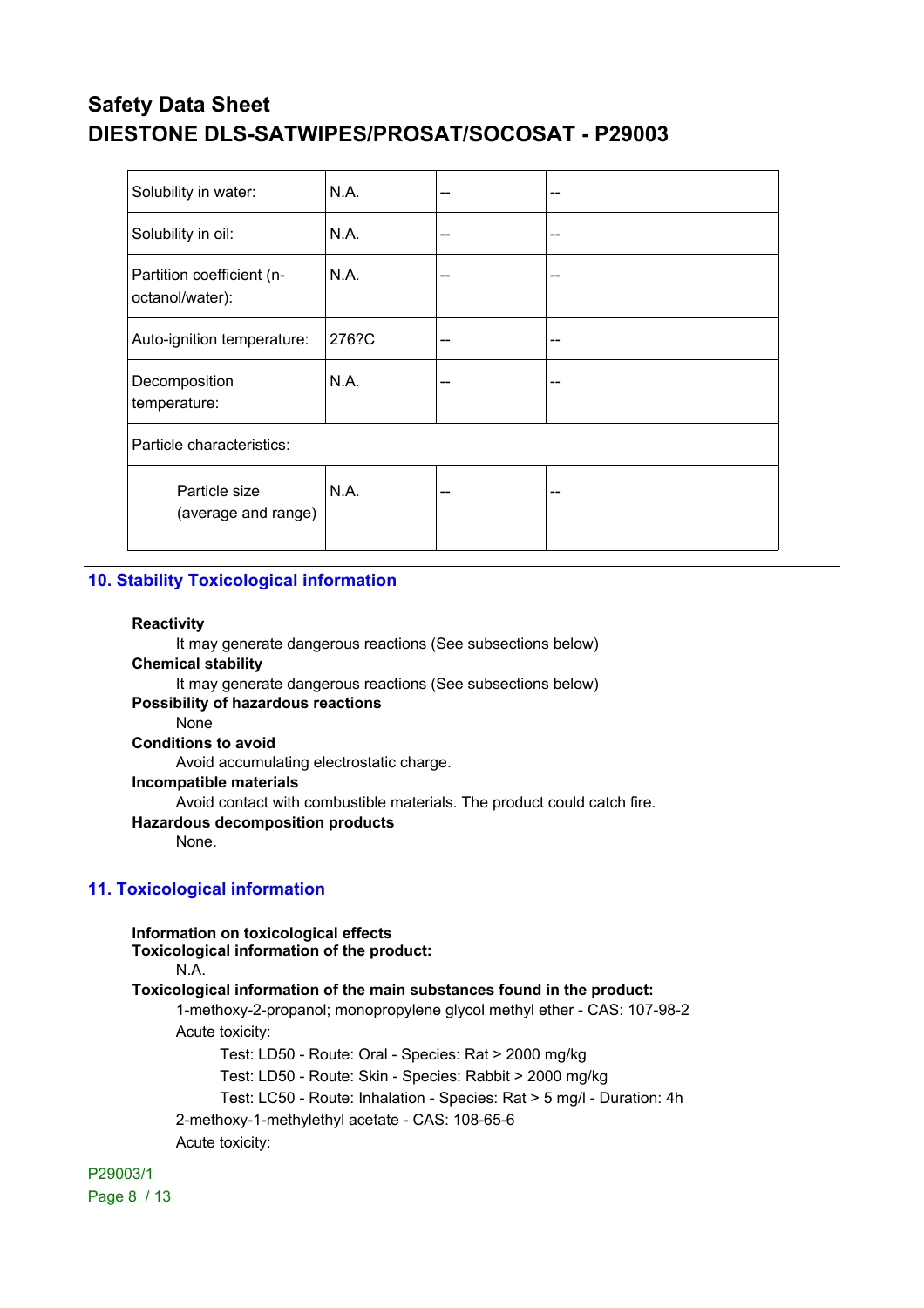Test: LD50 - Route: Oral - Species: Rat > 5000 mg/kg

Test: LD50 - Route: Skin - Species: Rat > 2000 mg/kg

Test: LC50 - Route: Inhalation - Species: Rat > 10.8 mg/l

Test: LC50 - Route: Skin - Species: Rabbit > 5000 mg/kg

Test: LC0 - Route: Inhalation Vapour - Species: Rabbit = 23.5 mg/l

HYDROCARBONS, C9-C11, N-ALKANES, ISOALKANES, CYCLICS, <2% AROMATICS Acute toxicity:

Test: LD50 - Route: Oral - Species: Rat > 5000 mg/kg

Test: LD50 - Route: Skin - Species: Rabbit > 5000 mg/kg - Duration: 24 hours

Test: LC50 - Route: Inhalation - Species: Rat > 4951 mg/m3 - Duration: 8h

#### **If not differently specified, the information listed below must be considered as non applicable:** Acute toxicity;

Skin corrosion/irritation; Serious eye damage/irritation; Respiratory or skin sensitisation; Germ cell mutagenicity; Carcinogenicity; Reproductive toxicity; STOT-single exposure; STOT-repeated exposure; Aspiration hazard.

### **12. Ecological information**

#### **Toxicity**

Adopt good working practices, so that the product is not released into the environment. 1-methoxy-2-propanol; monopropylene glycol methyl ether - CAS: 107-98-2

a) Aquatic acute toxicity:

Endpoint: LC50 - Species: Fish > 1000 mg/l - Duration h: 96 - Notes: Leuciscus idus, LC/EC/IC50

Endpoint: LC50 - Species: Daphnia > 1000 mg/l - Duration h: 48 - Notes: LC/EC/IC50 Endpoint: LC50 - Species: Algae > 1000 mg/l - Notes: LC/EC/IC50

Endpoint: LC50 - Species: Fish < 4600 mg/l - Duration h: 96 - Notes: Leuciscus idus 2-methoxy-1-methylethyl acetate - CAS: 108-65-6

### a) Aquatic acute toxicity:

Endpoint: EC50 - Species: Algae > 1000 mg/l

Endpoint: LC50 - Species: Fish = 134 mg/l

Endpoint: EC50 - Species: Daphnia = 408 mg/l

### b) Aquatic chronic toxicity:

Endpoint: NOEC - Species: Fish = 47.5 mg/l - Duration h: 336 - Notes: Oryzias latipes Endpoint: NOEC - Species: Daphnia > 100 mg/l - Duration h: 504

HYDROCARBONS, C9-C11, N-ALKANES, ISOALKANES, CYCLICS, <2% AROMATICS

#### a) Aquatic acute toxicity:

Endpoint: LC50 - Species: Fish > 1000 mg/l - Duration h: 96 - Notes: Oncorhynchus mykiss

P29003/1 Page 9 / 13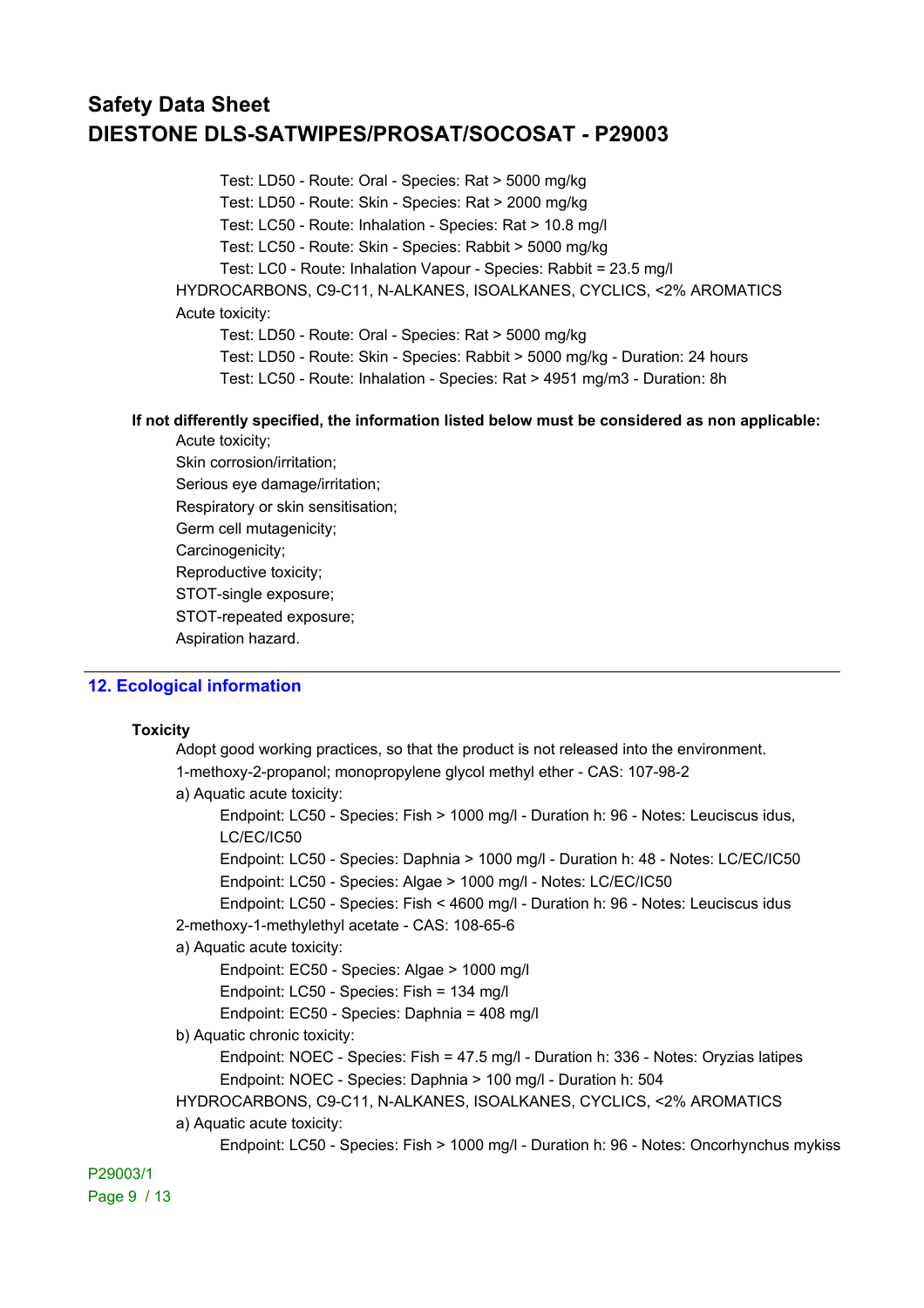Endpoint: EC50 - Species: Algae > 1000 mg/l - Duration h: 72 - Notes: Pseudokirchnerella subcapitata Endpoint: EC50 - Species: Daphnia > 1000 mg/l - Duration h: 48 - Notes: Daphnia magna Endpoint: DSEO-R (NOELR) - Species: Algae = 3 mg/l - Duration h: 72 - Notes: Pseudokirchnerella subcapitata - biomass - OECD 201) Endpoint: DSEO-R (NOELR) - Species: Algae = 100 mg/l - Duration h: 72 - Notes: Pseudokirchnerella subcapitata - growth rate - EOCD 201) b) Aquatic chronic toxicity: Endpoint: DSEO-R (NOELR) - Species: Daphnia = 0.23 mg/l - Duration h: 504 - Notes: Daphnia magna - QSAR Petrotox Endpoint: DSEO-R (NOELR) - Species: Fish = 0.13 mg/l - Duration h: 672 - Notes: Oncorhynchus mykiss - QSAR Petrotox **Persistence and degradability** 1-methoxy-2-propanol; monopropylene glycol methyl ether - CAS: 107-98-2 Biodegradability: Readily biodegradable HYDROCARBONS, C9-C11, N-ALKANES, ISOALKANES, CYCLICS, <2% AROMATICS Biodegradability: Biodegradability rate - Duration: 28 days - %: 80 Biodegradability: Photodegradation (in air) **Bioaccumulative potential** 1-methoxy-2-propanol; monopropylene glycol methyl ether - CAS: 107-98-2 Log Pow 0.37 **Mobility in soil** N.A. **Other adverse effects** No harmful effects expected.

### **13. Disposal considerations**

### **Disposal methods:**

Disposal should be in accordance with applicable regional, national and local laws and regulations. Please consult Technical Data Sheet for details.

> 3175 3175 3175

### **14. Transport information**



| <b>UN number</b>          |  |  |
|---------------------------|--|--|
| ADR-UN Number:            |  |  |
| IATA-UN Number:           |  |  |
| IMDG-UN Number:           |  |  |
| UN proper shipping name   |  |  |
| <b>ADR-Shipping Name:</b> |  |  |

SOLIDS or mixtures of solids (such as preparations and wastes) CONTAINING FLAMMABLE LIQUID, N.O.S. having a flash-point

P29003/1 Page 10 / 13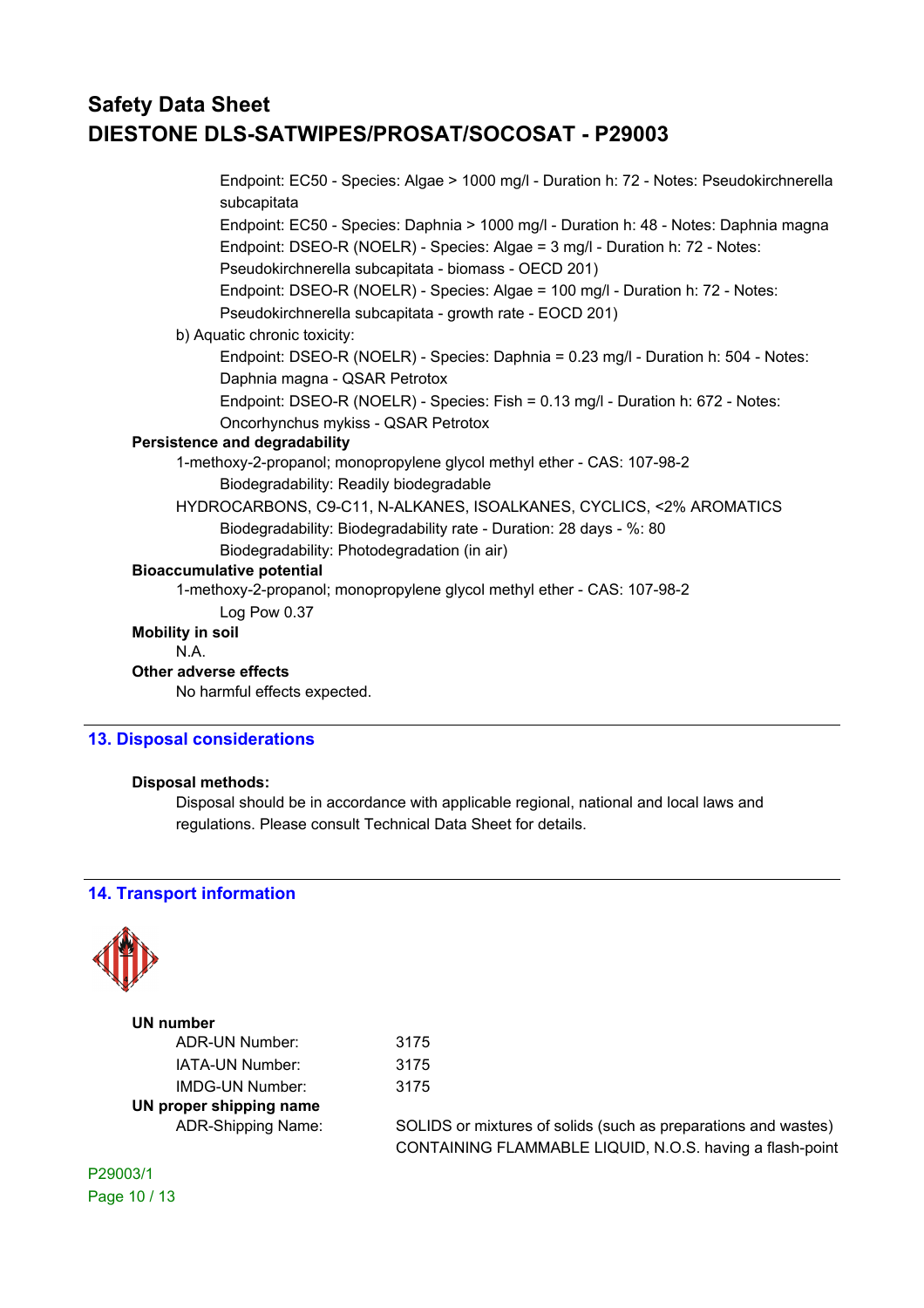up to 60 ?C(1-methoxy-2-propanol; monopropylene glycol methyl ether, 2-methoxy-1-methylethyl acetate)

| IATA-Shipping Name:                                     | SOLIDS or mixtures of solids (such as preparations and wastes)<br>CONTAINING FLAMMABLE LIQUID, N.O.S. having a flash-point<br>up to 60 ?C(1-methoxy-2-propanol; monopropylene glycol<br>methyl ether, 2-methoxy-1-methylethyl acetate) |
|---------------------------------------------------------|----------------------------------------------------------------------------------------------------------------------------------------------------------------------------------------------------------------------------------------|
| <b>IMDG-Shipping Name:</b>                              | SOLIDS or mixtures of solids (such as preparations and wastes)<br>CONTAINING FLAMMABLE LIQUID, N.O.S. having a flash-point<br>up to 60 ?C(1-methoxy-2-propanol; monopropylene glycol                                                   |
|                                                         | methyl ether, 2-methoxy-1-methylethyl acetate)                                                                                                                                                                                         |
| <b>Transport hazard class(es)</b>                       |                                                                                                                                                                                                                                        |
| ADR-Class:                                              | 4.1                                                                                                                                                                                                                                    |
| ADR - Hazard identification number:                     | 40                                                                                                                                                                                                                                     |
| IATA-Class:                                             | 4.1                                                                                                                                                                                                                                    |
| IATA-Label:                                             | 4.1                                                                                                                                                                                                                                    |
| IMDG-Class:                                             | 4.1                                                                                                                                                                                                                                    |
| Packing group, if applicable                            |                                                                                                                                                                                                                                        |
| <b>ADR-Packing Group:</b>                               | Ш                                                                                                                                                                                                                                      |
| IATA-Packing group:                                     | $\mathbf{I}$                                                                                                                                                                                                                           |
| IMDG-Packing group:                                     | $\mathbf{I}$                                                                                                                                                                                                                           |
| <b>Environmental hazards</b>                            |                                                                                                                                                                                                                                        |
| <b>ADR-Enviromental Pollutant:</b>                      | No                                                                                                                                                                                                                                     |
| IMDG-Marine pollutant:                                  | No                                                                                                                                                                                                                                     |
| <b>Special precautions for user</b>                     |                                                                                                                                                                                                                                        |
| ADR-Subsidiary hazards:                                 |                                                                                                                                                                                                                                        |
| ADR-S.P.:                                               | 216 274 601                                                                                                                                                                                                                            |
| ADR-Transport category (Tunnel restriction code): 2 (E) |                                                                                                                                                                                                                                        |
| IATA-Passenger Aircraft:                                | 445                                                                                                                                                                                                                                    |
| IATA-Subsidiary hazards:                                |                                                                                                                                                                                                                                        |
| IATA-Cargo Aircraft:                                    | 448                                                                                                                                                                                                                                    |
| IATA-S.P.:                                              | A46                                                                                                                                                                                                                                    |
| IATA-ERG:                                               | 3L                                                                                                                                                                                                                                     |
| IMDG-EmS:                                               | $F-A$ , S-I                                                                                                                                                                                                                            |
| IMDG-Subsidiary hazards:                                |                                                                                                                                                                                                                                        |
| IMDG-Stowage and handling:                              | Category B                                                                                                                                                                                                                             |
| IMDG-Segregation:                                       |                                                                                                                                                                                                                                        |
| Transport in bulk according to IMO instruments          |                                                                                                                                                                                                                                        |
|                                                         |                                                                                                                                                                                                                                        |

N.A.

## **15. Regulatory information**

#### **Safety, health and environmental regulations specific for the product in question.**

This Safety Data Sheet has been prepared according to the Globally Harmonized System of Classification and Labelling of Chemicals (GHS), Seventh revised edition.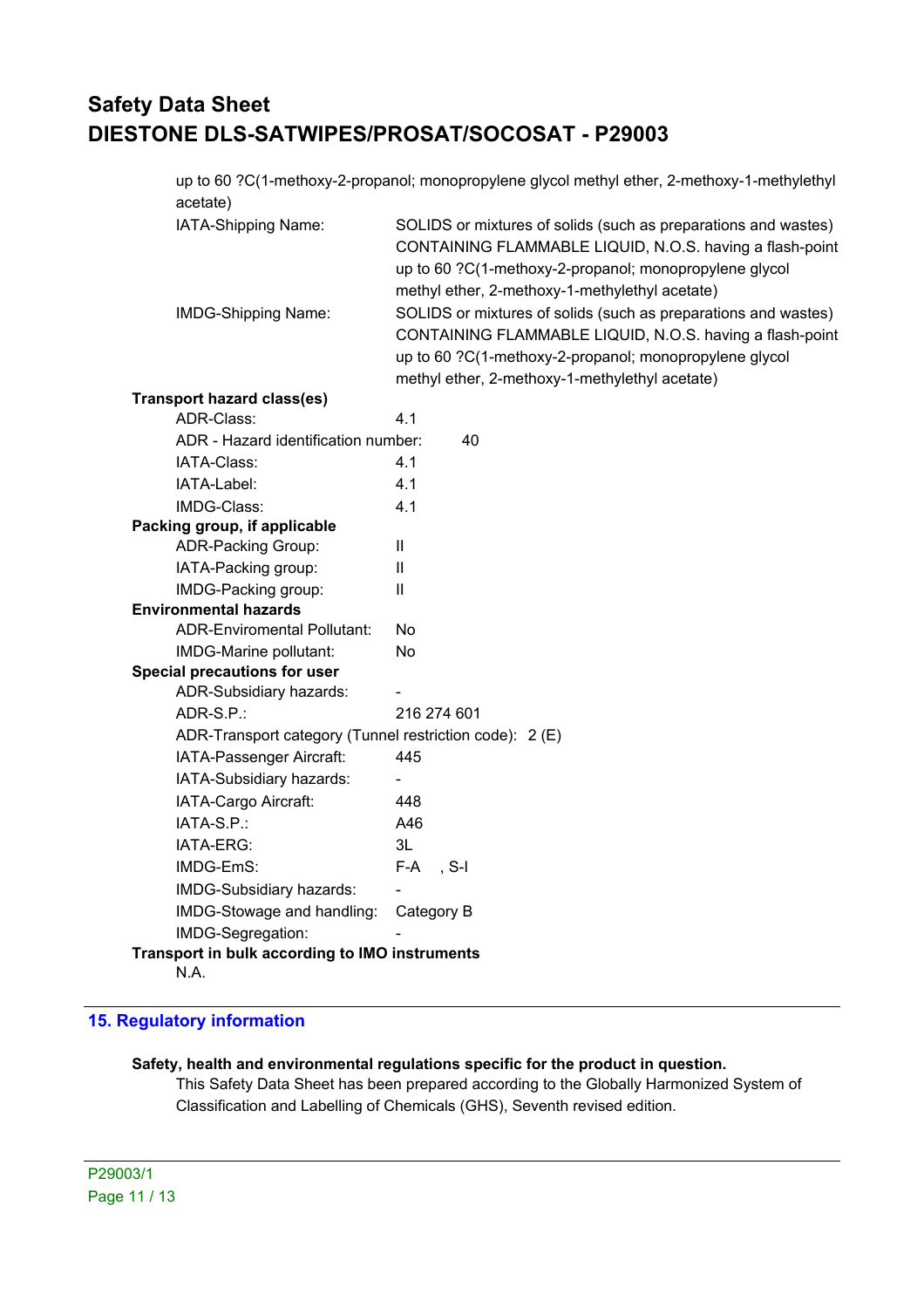### **16. Other information**

This document was prepared by a competent person who has received appropriate training. Classification complies with the provisions of the United Nations Globally Harmonized System of Classification and Labeling of Chemicals (GHS Ed.7) and is conform to Safe Work Australia Regulation. Full text of phrases referred to in Section 3:

H226 Flammable liquid and vapour.

H360 May damage fertility or the unborn child.

H402 Harmful to aquatic life.

H304 May be fatal if swallowed and enters airways.

H336 May cause drowsiness or dizziness.

Main bibliographic sources:

ECDIN - Environmental Chemicals Data and Information Network - Joint Research Centre, Commission of the European Communities

SAX's DANGEROUS PROPERTIES OF INDUSTRIAL MATERIALS - Eight Edition - Van Nostrand Reinold

CCNL - Appendix 1

Insert further consulted bibliography

Important confidentiality : this document contains confidential information that is proprietary to SOCOMORE. Subject to legal provisions determining otherwise, the distribution, republication or re-transmission of this document, in full or in part, must be limited to clearly identified individuals, either because they use the product, or to provide HSE information. Any communication of this document outside of this framework without our written consent is strictly forbidden.

SOCOMORE strongly advises every recipient of this safety data sheet to read it carefully and to consult experts in the field if necessary or appropriate, in order to understand the information it contains, notably the possible dangers associated with this product. The users must ensure the conformity and completeness of this information with regards to their specific use of the product.

The information contained herein is based on our state of knowledge at the above-specified date. It refers solely to the product indicated and constitutes no guarantee of particular quality. It is the responsibility of the purchaser/user to ensure that their activities conform with current legislation in force.

| ADR:        | European Agreement concerning the International Carriage of             |
|-------------|-------------------------------------------------------------------------|
|             | Dangerous Goods by Road.                                                |
| ATE:        | <b>Acute Toxicity Estimate</b>                                          |
| ATEmix:     | Acute toxicity Estimate (Mixtures)                                      |
| CAS:        | Chemical Abstracts Service (division of the American Chemical Society). |
| CLP:        | Classification, Labeling, Packaging.                                    |
| DNEL:       | Derived No Effect Level.                                                |
| EINECS:     | European Inventory of Existing Commercial Chemical Substances.          |
| GefStoffVO: | Ordinance on Hazardous Substances, Germany.                             |
| GHS:        | Globally Harmonized System of Classification and Labeling of            |
|             | Chemicals.                                                              |